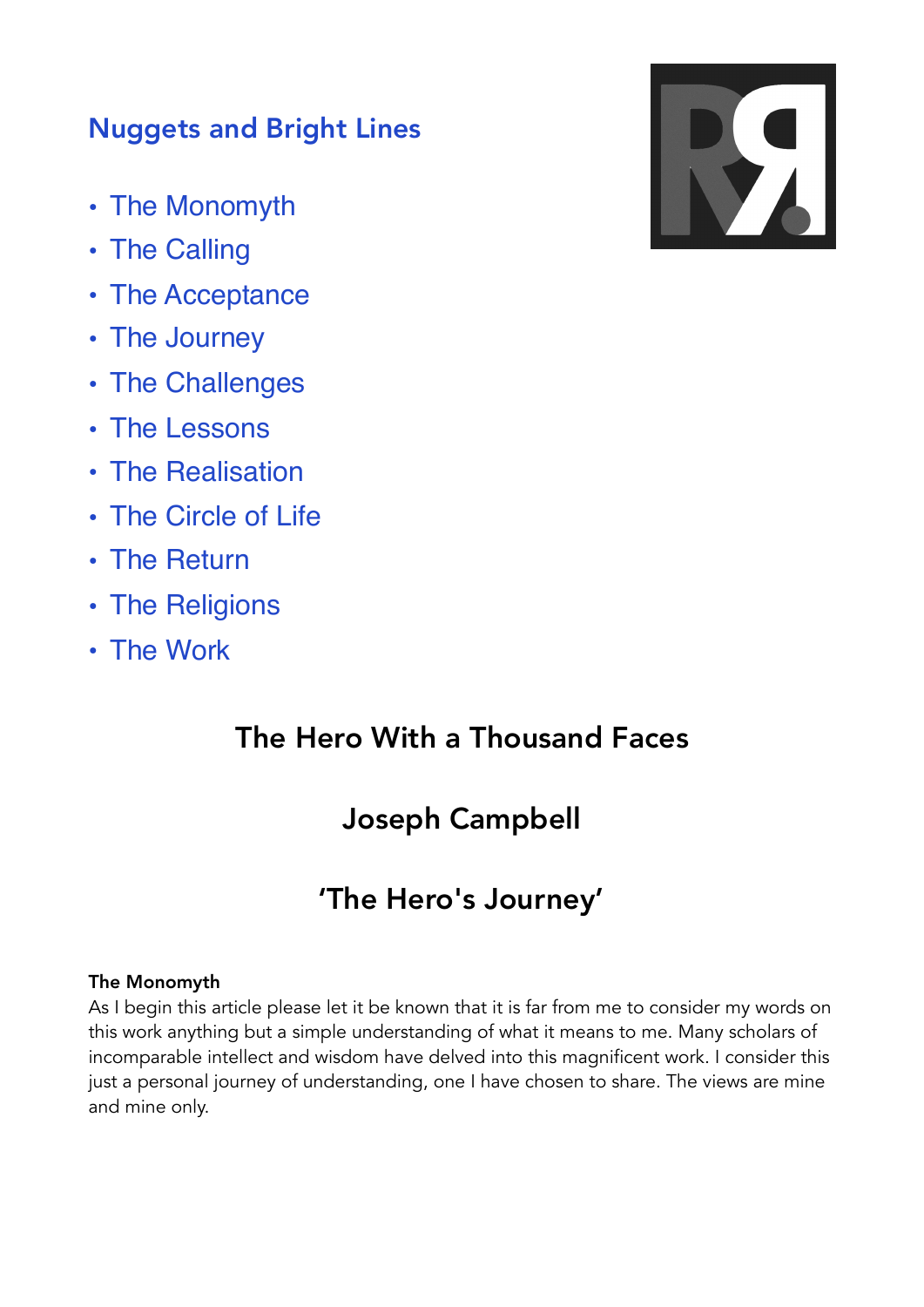Joseph Campbell says that the human existence as we know it is a constantly repeating cycle with a recognisable pattern. The 'Monomyth,'as he calls it is the structured story of the heroic journey undertaken in life. The circumstances, the people, the environments and the times vary but what is constant is the structure and pattern. It is the story of the world, of people and societies.

The adventure can be summarised as follows:

The hero sets forth and crosses the threshold into the unknown. There then follows the process of challenges and magical helpers until the final ordeal and triumph. This is often represented as the coming together of the male and female, prince and princess, a sexual union, atonement with the father or self divinisation, apotheosis, transformation and illumination.There then follows the return where he or she leaves behind the other world and re enters life with the boon.

Aspects of the monomyth alter in different cultures but essentially the structure remains unchanged. Understandably details and nuances of occurrences and stories are lost in analysis with a historical and or scientific eye. Many of the anecdotal idiosyncracies are only clear if the adventure is seen in its full beauty, that is as a complete story from the past. These mythologies have to be followed through to their end to fully understand their representation of the adventures of the soul. They seem to offer a profound and accurate documentation or representation of the human. Their study reveals the intricate details of all human existence. The power is seemingly reinforced by the psycho analysts who's work is based on dreams and unconscious revelations telling the story of humans from past to present.

The myths and legends of millennia are intricately bound with earthly relationships, particularly that between man and woman. There are frequent examples of sleeping princesses being rescued by the prince and of the hero marrying a queen of the underworld. She is represented as one who lures, guides and challenges him to be all he can be. This appears to be very much part of the passage through which he must pass. The yin yang or male female relationship described in the stories seems to indicate a common requirement for the hero to develop an understanding of themselves and others, to demonstrate a strength and a compassion representative of both aspects. It seems that this leadership capacity of empathy is necessary for true hero status. This part of the journey Campbell calls 'The Meeting with The Goddess'.

The masculine element of heroism is literally embodied in the winning of the female or princess and is mythologically symbolic of the mastery of life. In the stories the feminine is powerful and knowing, the oft represented masculine hero is game but has to show a dominance and yet also an understanding. The ultimate is the realisation that they, the man and the woman, male and female, are one and the same. It is the story of life. We arrive at the end, recognising it but seeing it for the very first time, realising we are all one.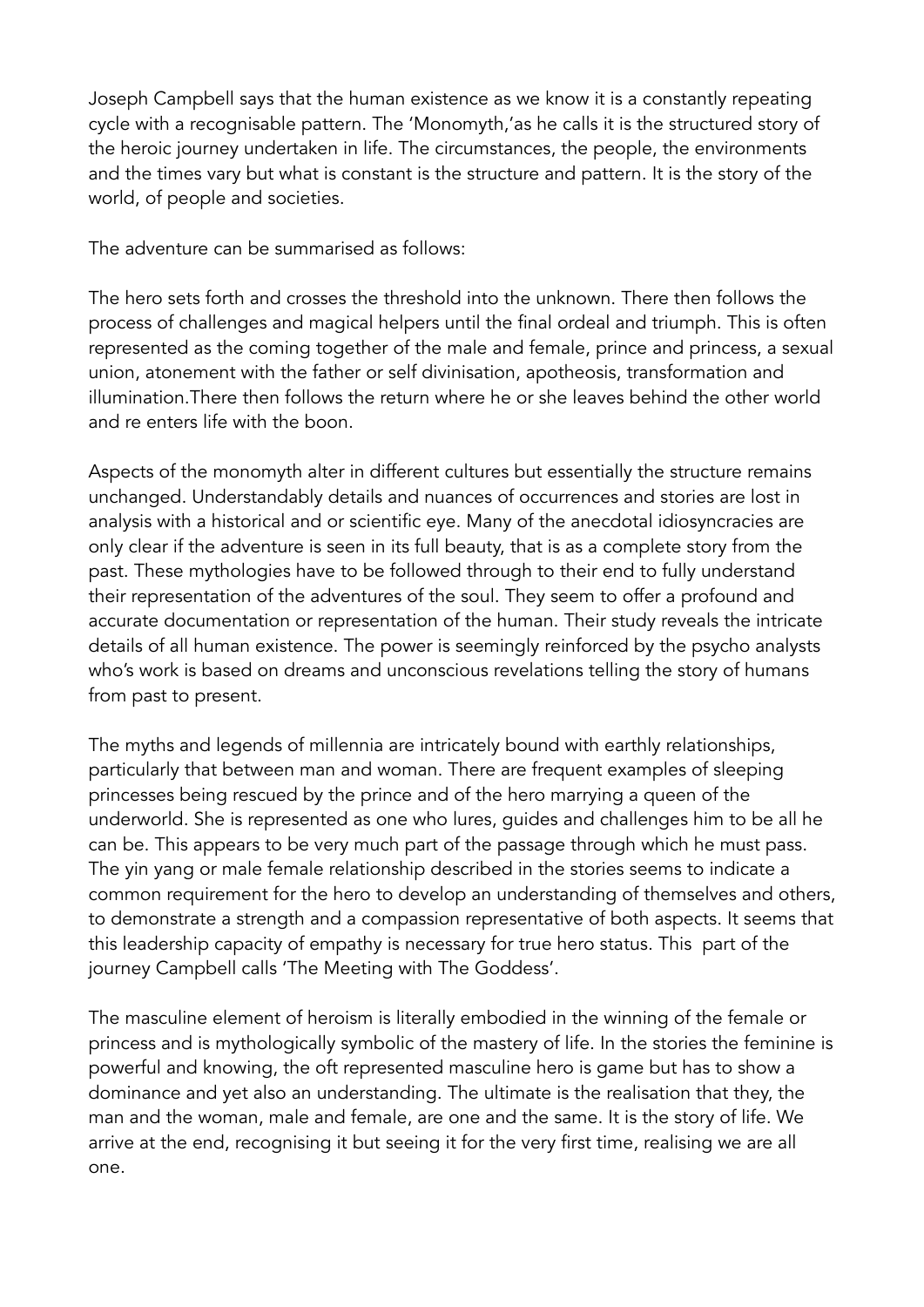## The Calling

It begins with a calling. This calling is something we all experience. It is linked to a recognisable state. We may know it as a feeling of dissatisfaction. This dissatisfaction is commonly initially ignored. There then often follows either a continual cycle of calling and either challenge denial or a crucial point of challenge acceptance. The common conception is that many, if not all are called but few answer. This is why it is possibly called the hero's journey. The continued refusal or ignoring of the call may be the root cause of what Thoreau meant when he wrote of most people living 'lives of quiet desperation'. How many of us recognise an underlying gnawing feeling of unease? A feeling where release only comes from stepping beyond the comfort zone. it resonates with the adage linked to Maslow's pyramidal self actualisation of 'we must be what we must be'.

In his description of the call to adventure or the beginning of the journey, Campbell talks about a chance meeting of some kind, a misunderstanding or an anxiety. He writes of the feelings of being pursued by something that wont go away. There is he says, often a refusal to look inward that at some point has to be dealt with. Running away occurs in many forms: addictions that numb the senses and fill the void or constant unconscious activity. The individual is never happy, never satisfied. Such a cycle of refusal can last for years and in many cases whole lifetimes.

On initial reading we may think when Campbell is talking about the calling and the response that he is describing a eureka moment with that one significant 'bells and whistles' decision. This is possibly the case. It seems though that the hero's journey construct is representative of something more common than one meaningful life changing event. if we look carefully at our lives is it not representative of almost every living moment we are called to make a silent heartbeat decision? In that moment are we not challenged to step forward, be a micro hero and face the seeming difficulties, to take the easier option or the road less travelled as it were? Is this process not repeated time and time again as the way of creation, of evolution? It has been said that there are no such things as small things. Maybe it is right.

Before the response to act there is often this on going refusal of the call. This is described as a state of being intoxicated by the material world along with the distractions and comforts of life. This is also accompanied by the influence of others and the controlling fears and anxieties that often exist in the unconscious realm of the individual. As Campbell points out, many if not all are called but few dare to summon even the courage to stop and listen. A decision that only succeeds in increasing the potentiality of the damn.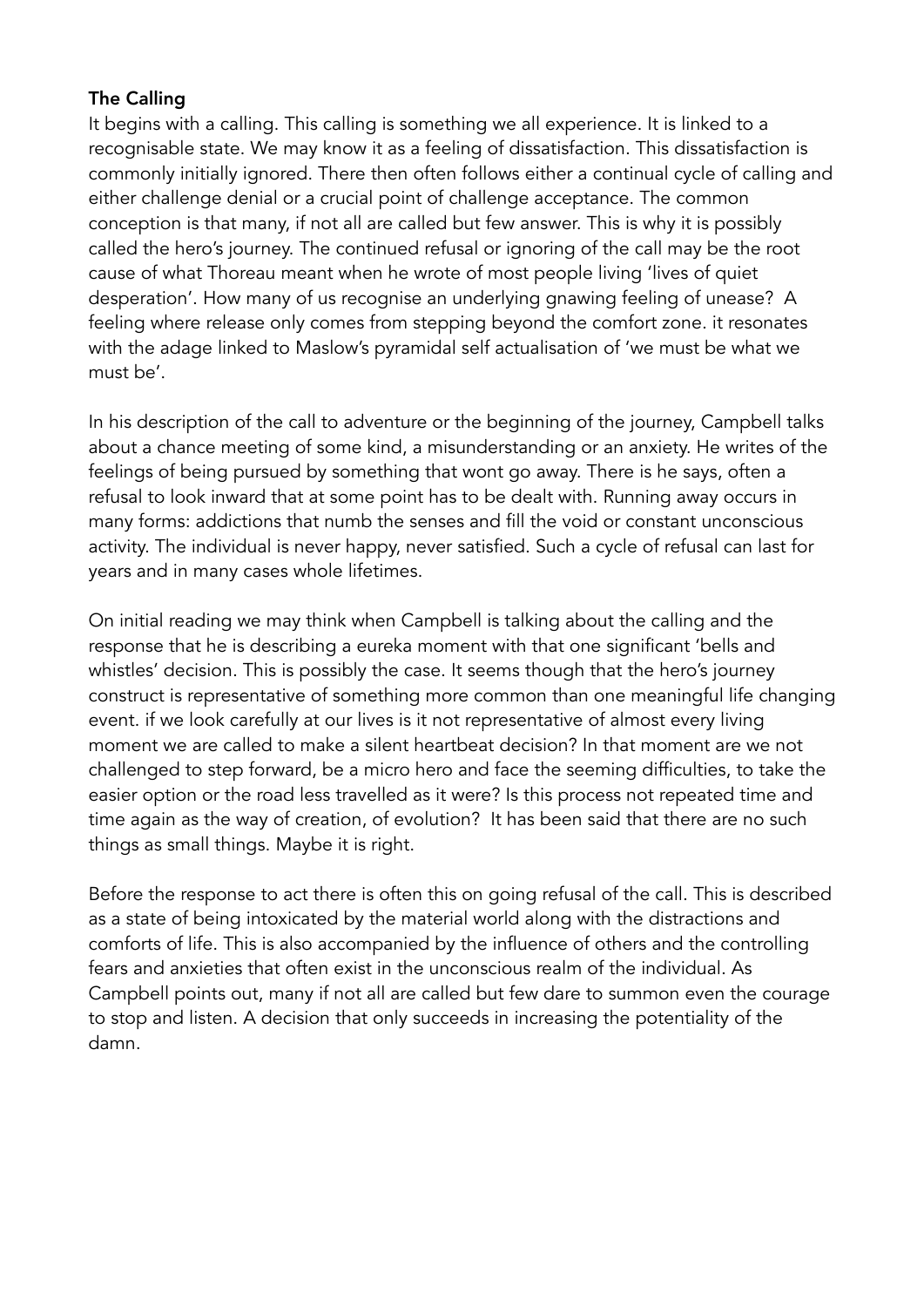#### The Acceptance

At some point comes the movement forward, the decision to step out. This may be as a result of the 'pull or the push'. Whichever it is, this is the first tipping point. The stepping out into the unknown, analogous ,as Campbell says, to real life processes; actual birth itself or leaving the safety of mother and home as a child or adolescent with all its challenges and fears.

The proactive response to the call begins with an internal acceptance of the challenge. This is described in myriads of fairy tales and stories as the decision to enter the dark wood or setting out on a journey. Whatever the detail, It is associated with fear and trepidation as well as a heavy dose of warning from well meaning others.

At this point, or at least soon after, once the point of no return has been reached, when the individual is encapsulated within the new world there is commonly the appearance of an unlikely aid. This is often in the form of a disguised assistant to help and guide the fledgling hero or heroine on the next stage of their journey. Legends often talk of this being an old man, old woman or small animal. This seems to be a way of making the point that the arrival or presence of such is not signalled by bells and fanfare. It is it seems, part of the test. It is as if the humility and compassion to open up to this unlikely aid is being tested. It has within it a little of the 'give and you shall receive' principle. The moral seems to be that the reward for the courage to step into the unknown will be the provision of whatever is needed on the journey and that an on going faith will be needed to find 'the way'. The more we surrender and follow, often with intuition and rules different than those in the previous world, the easier the passage.

Campbell describes in depth what he terms, the momentous crossing of the threshold that the ancient myths and texts allude to. It is that key moment when the budding hero makes the decision and takes the all important step into the unknown. The literature and stories often use stories of jungles, darkness and underworld arenas with associated terrors and seemingly insurmountable obstacles. Life itself is commonly threatened as the ultimate hurdle. Careful consideration of this common narrative shows a representation of the everyday challenges of life and the process of forging new beginnings.

The stepping into the unknown and the sacrificing of safety to answer the call is represented in many ways. In a classic fairy tale it is being swallowed by a whale and finding yourself in the belly of the creature, encapsulated, unable to escape, yet alive. Campbell makes clear reference to this being akin to the mother's womb, ready to come forth on a new adventure and forge a life as yet unknown. It has a religious' born again' theme, a shedding of an old skin and coming forth anew.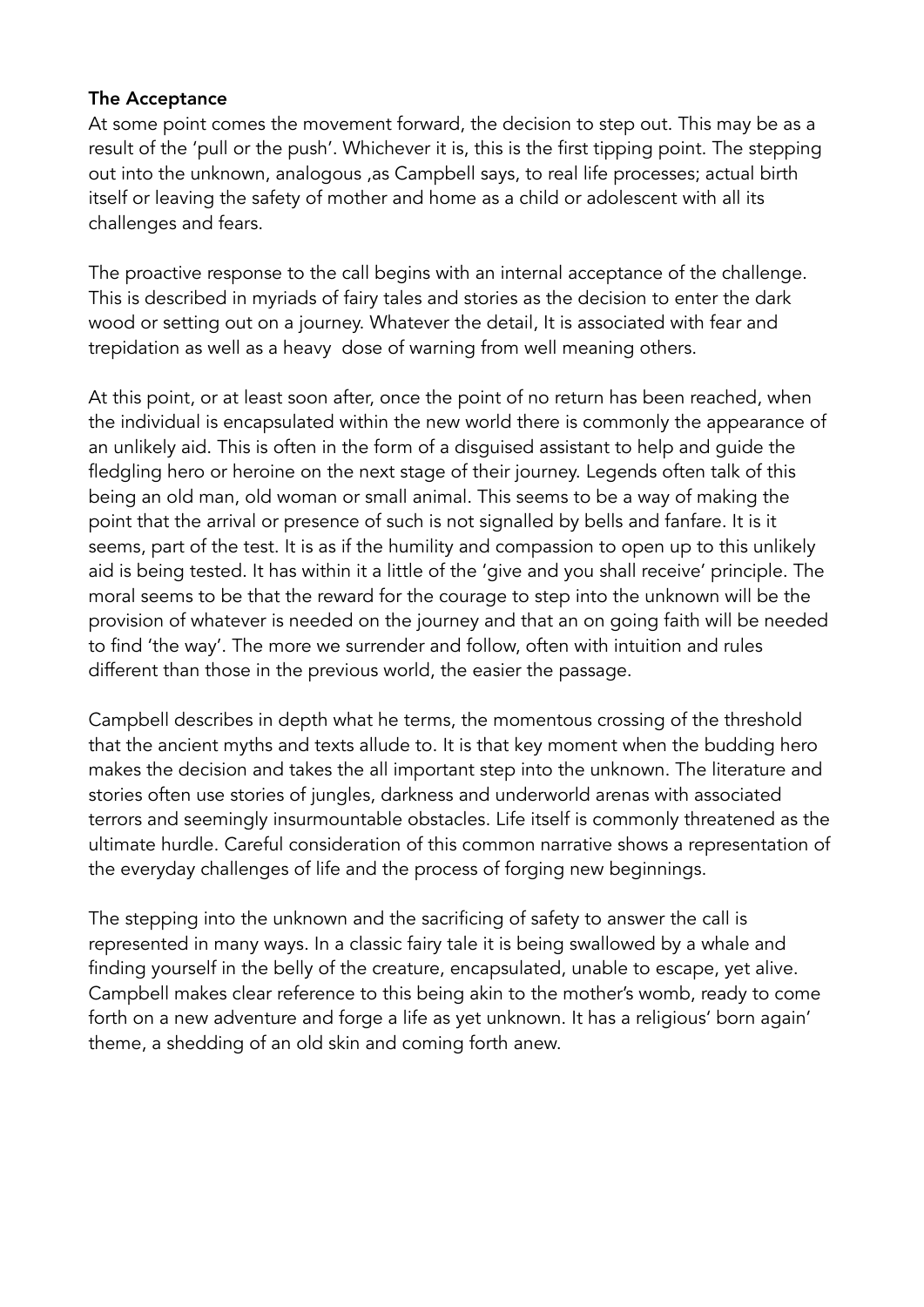In the adventure the hero passes over the threshold into the initial darkness and further into the unknown. It is a journey of complete faith. Campbell makes reference to the entrances of places of worship in this part of his book. He describes the frequent and eloquent creations of ugly and frightening gargoyles which guard temples. Attending such places is seen as taking the hero's journey. One that is done regularly. The meaning seems to be that such places are not meant to be visited lightly. Entering is to face things much greater than ourselves, with the power to transform so that when we exit we do so as a different person.

## The Journey

On the journey Campbell talks of the slaying of the carnal soul, which he says requires a sophistication of understanding that many don't have. The hero certainly has to overcome the tendencies that exist in what he calls 'the velvet rut' of comfort. By definition the meeting of all our normal desires as a matter of course has to cease to allow the forging process to occur.

Campbell talks about remembering that everyone we meet is in some way God. Maybe he means that each opportune meeting is there for us to be challenged. In each micro moment is a hero's journey to glean the good and thus progress. As there is an opportunity to grow there, the provider is therefore of God, if you believe all things come from God. Of course what you believe God to be is not the discussion. If we believe the maxim that death is many oeople's greatest fear then studying and understanding the monomyth is recommended. The fear of death, almost always, has to be overcome on the journey. The great stories vary but similarly they follow that at some point we are taken from the mother, assimilated into the world, often represented as the body of an ogre and then reborn via the hero's journey, to know the place for the first time. On the way the hero may come to the recognition that he is one with the world. The fire of life at such points is satisfied and one experienced the peace of nirvana

# The Challenges

The next certainty is the revelation of challenges that exceed those imagined. This is where the pioneer is faced with personal fears that threaten to overwhelm. These fears and confrontations elicit within, that which has often long been dormant. As the journey continues through the darkness there may be glimpses of light and intermittent respite. There is often a significant and unlikely helper along the way who turns out to be more than they first appear and is often a vital part of the learning process.

Campbell describes the challenges of the journey in terms of the oft quoted psychoanalytic theory of Freudian base which manifests as the battle between the child and the father. This is divinely entwined with the protective aspect of the feminine mother that manifests from the created bond from conception and childhood up to the traumatic separation at adolescence. This whole play courses through history's legends and tales.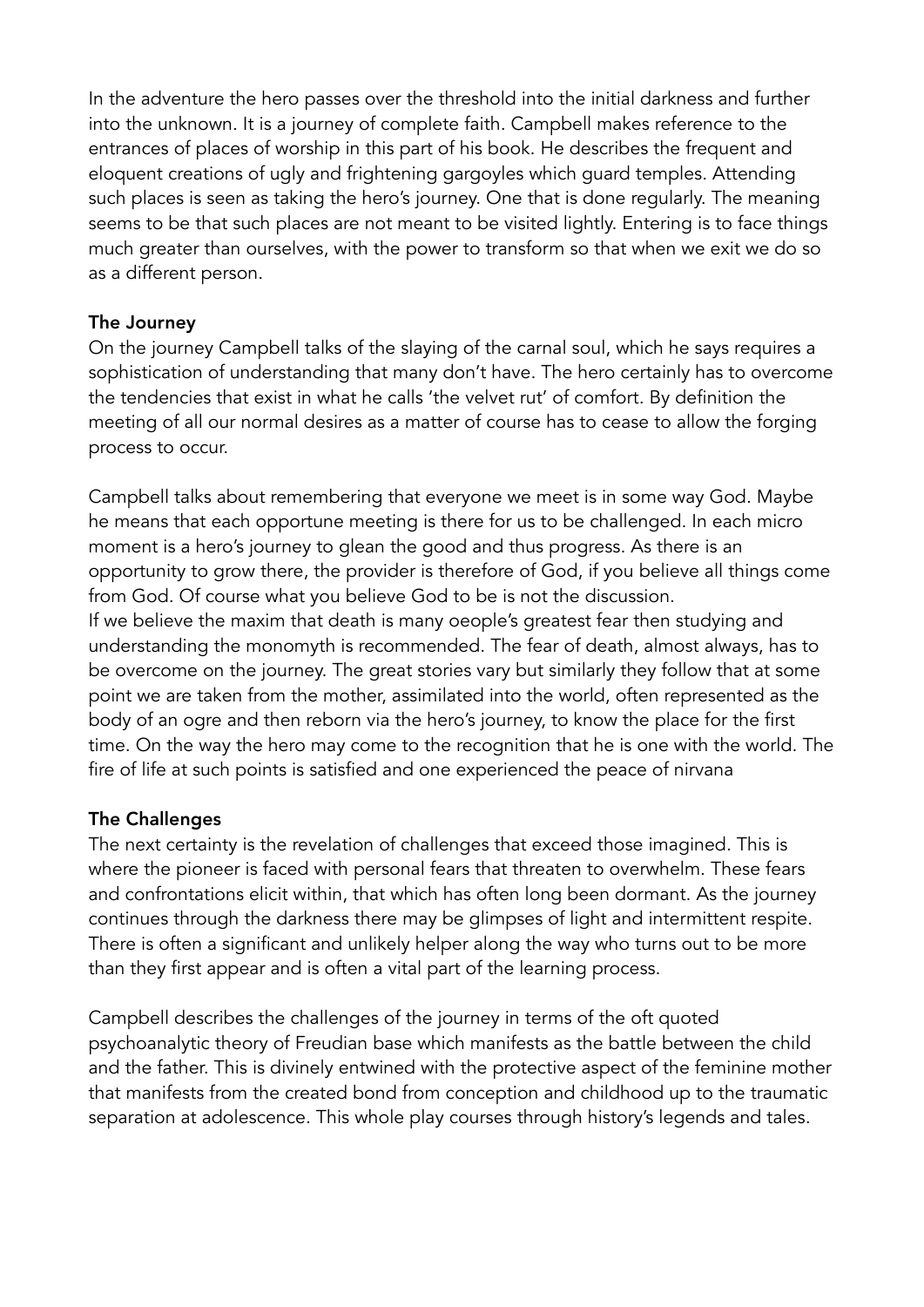The journey is described as 'The Road of Trials'. It involves repeated challenges for the budding hero to negotiate, often aided by seemingly supernatural powers manifested in unlikely form. There are plateaus when the promised land seems close by, only to be interrupted by the next test as part of the crucifixion of the old self and the forging of the new champion. The process continues until the purification is complete. One by one each stage is traversed until the ego has been mastered. Each preliminary victory leading on to the next until the final frontier, the ultimate challenge and potential victory. The agony and beauty of growth is repeated challenge and victory after challenge and victory until the final frontier and the ineluctable is reached. Nirvana. Realisation. Enlightenment.

## The Lessons

The decision and subsequent undertaking leads on to multiple challenges. Their systematic conquering is the process that sees the birth of the 'new self' and the death of the 'old'. This is the pattern and may be repeated many times.

As the stories unfold the heroes and heroines progress towards the zenith of their journey with the overcoming of their greatest challenge. The step just prior to the final enlightenment Campbell calls 'The Atonement with The Father'. This is the moment of realisation when the hero recognises him or herself and the rest of the universe for what it is. It is the moment the battle ceases and all the world, the mother, father, male and female are recognised as one and the same. The hero has reached the point of understanding and enlightenment and is at peace. As we have said before the individual arrives back at where they started and recognises it for the very first time.

Campbell talks about herohood being the attainment of the divine state with a control and perspective on consciousness and the subsequent release of the self. He discusses the thoughts around the combination of the two major forces, understanding and rising above Yang, the light masculine whilst being within the dark, passive feminine Yin being the way or The Tao to ultimate truth. The monomyth consistently links the duality of apparent physical reality, the breaking of the one into two and then the return to the realisation that it is all one.

# The Realisation

The great spiritual masters, according to Campbell, have projected these truths and created followers in the millions. The simple central truth being that all form is from a single source of power. One that is known by different names but it's the same one that supports all life in its manifest form before it returns to it its original non physical form. The myth or story represents the cosmic cycle of God or the life force. They describe and explain the taking of physical and human form from non physical essence. The hero's journey being one of struggle to arrive at the realisation that as Jesus said: 'the kingdom of heaven is within" with all the freedom this brings. What happens to the soul at death? Does it rejoin the superconscious with all its accumulated experience and add to it from its evolution in physical to take the superconscious further on its way with an increased knowing? Maybe this is a resonation of the akashic record.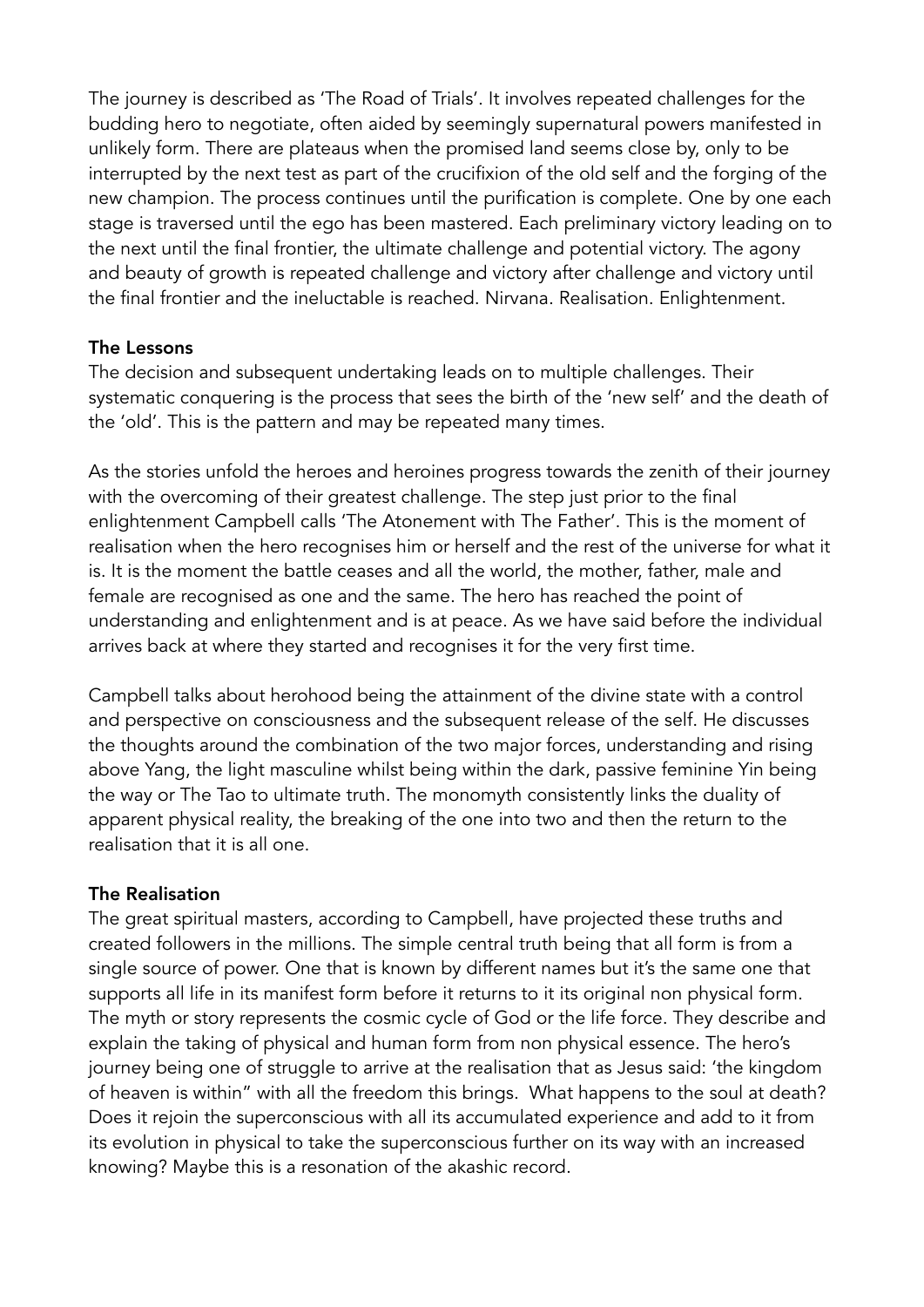## The Circle of Life

The cosmogenic cycle is represented in many ways. For example: birth and death, day and night, sleep and consciousness. The religions of the world also describe these cycles of birth, growth and change with the same story of an emanation from the source and a return to it before the cycle begins again.

Philosophy describes a cycle representing the circulation of consciousness through three planes:

Firstly the awakening into the manifest. Secondly the instructive experiences of life which encompasses the dream state, with symbolic forms of the outer world in a private plane, thought of as an assimilation process to make sense of the world. Thirdly the return to source of deep sleep and the experiencing of bliss, God and infinity.

This cycle is represented in our daily life, in our cycle of awakening, activity, slow down and then sleep. We would do well to understand the importance of these states and celebrate them. A wise alignment, allowing and acceptance of this natural process and all it contains and brings would seem to be an invaluable understanding. One which allows maximum riding of the the energy of the world as it pulses in and out of manifestation.

AUM the Hindu mantra is represented as follows:

A waking consciousness U dream state M deep sleep

The syllable itself is representative of God as creator preserver and destroyer.

Myth in all its forms, even the most comical and simple, directs us to the existence of the great source, the unmanifest that exists beyond the pail.

In a kabbalist text there is an image showing two faces of the source, both in profile. The larger profile is Makroprosopos and the smaller Mikroprosopos. The eye of the great face remains ever open whilst the eye of the small face opens and closes in rhythm like the pulsing of the universal energy and the cosmogenic cycle.The little face is 'God' and the great face 'I am'. Makroprosos the uncreated uncreating and Mikroprosos the uncreated creating, respectively the silence and 'AUM'. the unmanifest and the presence.

The cycle consists of the creation of the space first, then the creation of life within it and then the polarisation for reproduction of life. This is represented beautifully by Maori culture as an egg structure.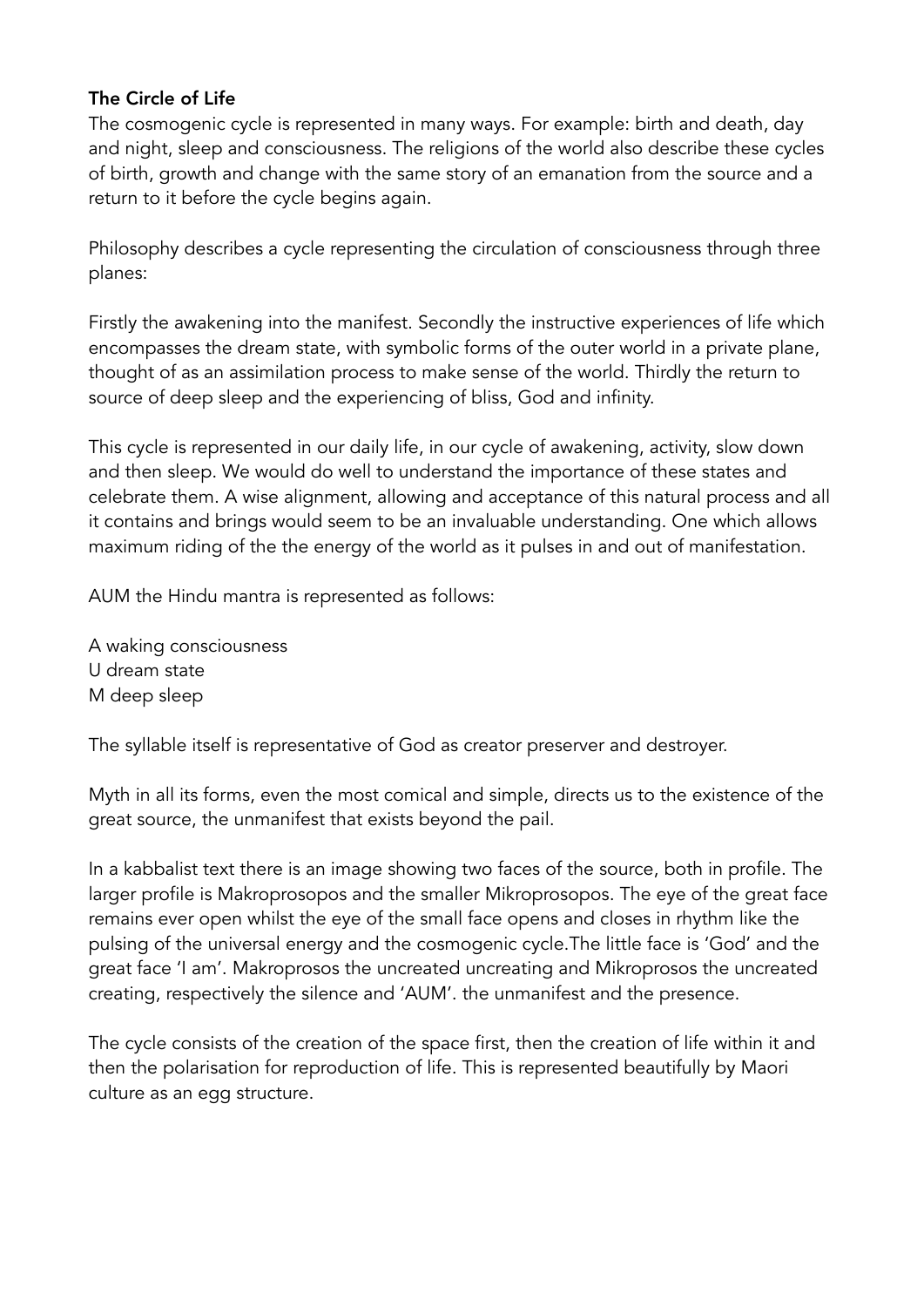Scientific discoveries of the twentieth century described a similar creation process as in the mythological cosmogenic cycle. There being one ground substance, a substratum from which form emerges, splits into male and female, only to unite and create before destruction and return to begin the cycle again..

The Marduk and Tiamat myth about the great battle for supremacy is classic of life in that it appears on the surface to be a story of arms, battle and tragedy. Like life when viewed from another perspective it is filled with a willingness to go through the 'death' process by the 'victim'. This appears to show an understanding, beyond fear and a willingness to submit.

The point at which one breaks into many is the critical point of duality. This is when God or source becomes form to have its day with all the battles, tragedy and humour of life before returning once again through the cacophony of agony and pain to start the process again.

The story of Adam and Eve, who came to see themselves as naked and thus embarrassed is representative of the critical shift of perspective between a focus on the turbulent outer world and the serenity of that which lies behind it.

Stories of evil, tragedies and disasters counterbalance the achievement of nirvana. In the monomyth, evil is often a troubled or dark figure who creates illness and disaster in the path of the hero. It is a representation that life is not the perfect gift we wish for but a challenge and a struggle to overcome.x

Campbell talks about 'The Virgin Birth' in great detail. It appears across many societies as part of the monomyth. The story is often of The Father, the essence of creation, passing through from spirit and combining with The Mother,' the frame and the lure.

There appears to be a strand of pre destiny in the hero's creation with 'special childhoods' being a common theme where there is a lack of adversity. In adulthood if the hero becomes a warrior, which is not uncommon, the lasting presence of pride commonly sees his or her downfall.

Campbell talks of the duality, the good and bad, heaven and hell, emperor and tyrant. The hero is both and represents both. He is the wooer of the bride. The woman is life so he 'gets' her, becomes one with her and then returns to 'the father' making peace with the one he has battled with as his internal enemy. The story of the hero is the archetypical cosmogenic cycle. The journey is one that takes in all parts of the great whole.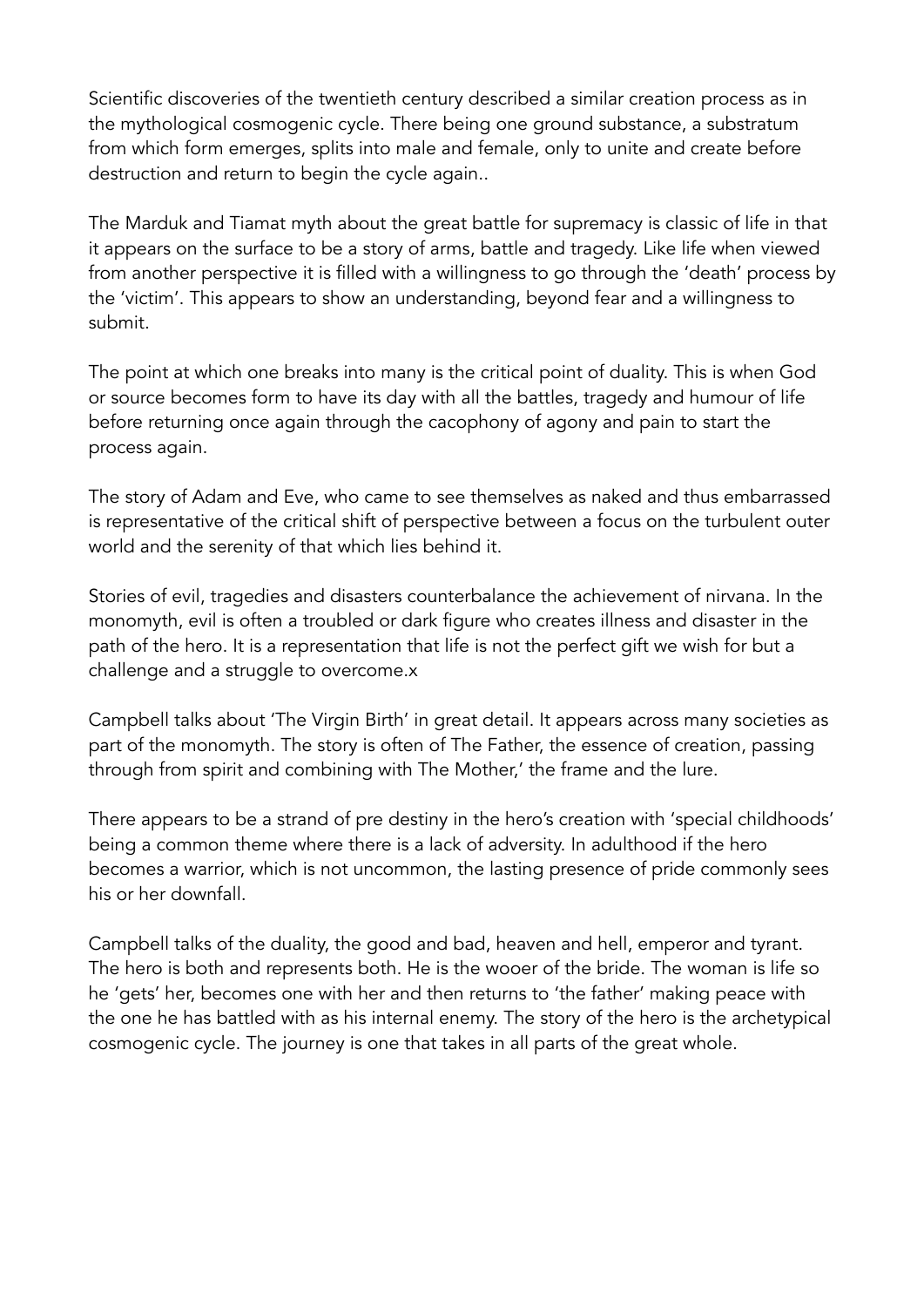The hero who continues and endures to victory, which is often seemingly and poignantly just as a result of persistence, can be seen as the microcosmic representation of the macrocosm. Just as the smallest cell represents the universe, so the hero represents us all. The hero is commonly seen to represent the father on the return and is therefore lauded because of the effect of his presence and the experience and change wrought by the trials of the journey. Christ, Buddha and Mohammed being three of the most significant examples.

Campbell again and again repeats the mantra that it is when the hero recognises that he or she and the father or source are one that they become the redeemers of the world. He goes on to explain how the seemingly phenomenal physical feats of the hero could just as easily have been accomplished with a single thought by the purified master.

In recognition of fighting our ego, as Ryan Holiday reminds us, we should remember we are finite. There is only the everlasting cycle of birth and death. There is the constant, eternal ebb and flow of energy, growth and decay. The God who is the creator is also the destroyer. This is closely linked with the philosophies that promote the power of now and the moment we are in. The job of the hero is to see to the slaying of the present moment with all his or her might to allow the universal movement to bring in the next. Holding on to what seems personally good to us or anxiously trying to rush through the agony is fighting the cosmogenic cycle. This is the art of allowing explained mythologically.

Campbell reminds us to remember the continuous cycle of birth and death, to come to know that all our labels are but that and that In reality we are all the same essence, just in different form. Change, stated mythically is the hero slaying the dragon or the father which means to live fully in this moment. By doing this, which represents your 'now moment work', all the energies from the universe are released and pour forth to create anew the next moment.

Campbell consistently reminds us of the critical point that, in spite of the mythological portrayal of death and slaying 'behind the scenes' the slayer and the dragon are all one. As it is said: 'upon his death does my existence depend."

The hero of yesterday becomes the ogre, dragon or tyrant of tomorrow unless he crucifies himself in this given moment. We all have the option in every moment to make this choice. The choice of life itself, as Shakespeare put it: "to be or not to be, that is the question", and in so doing, unleash the might that shifts worlds.

The hero is seen after their trials in the light of a saint with understanding, composure, presence and tranquility. This is described by Campbell as a state where the ego is burnt out and he or she is in a state of bliss, as an enlightened one.

Such a place of serene devotion is only reached after sacrifice, the decision to pick up and carry your symbolic cross, slay your dragon and allow the next moment to unfold.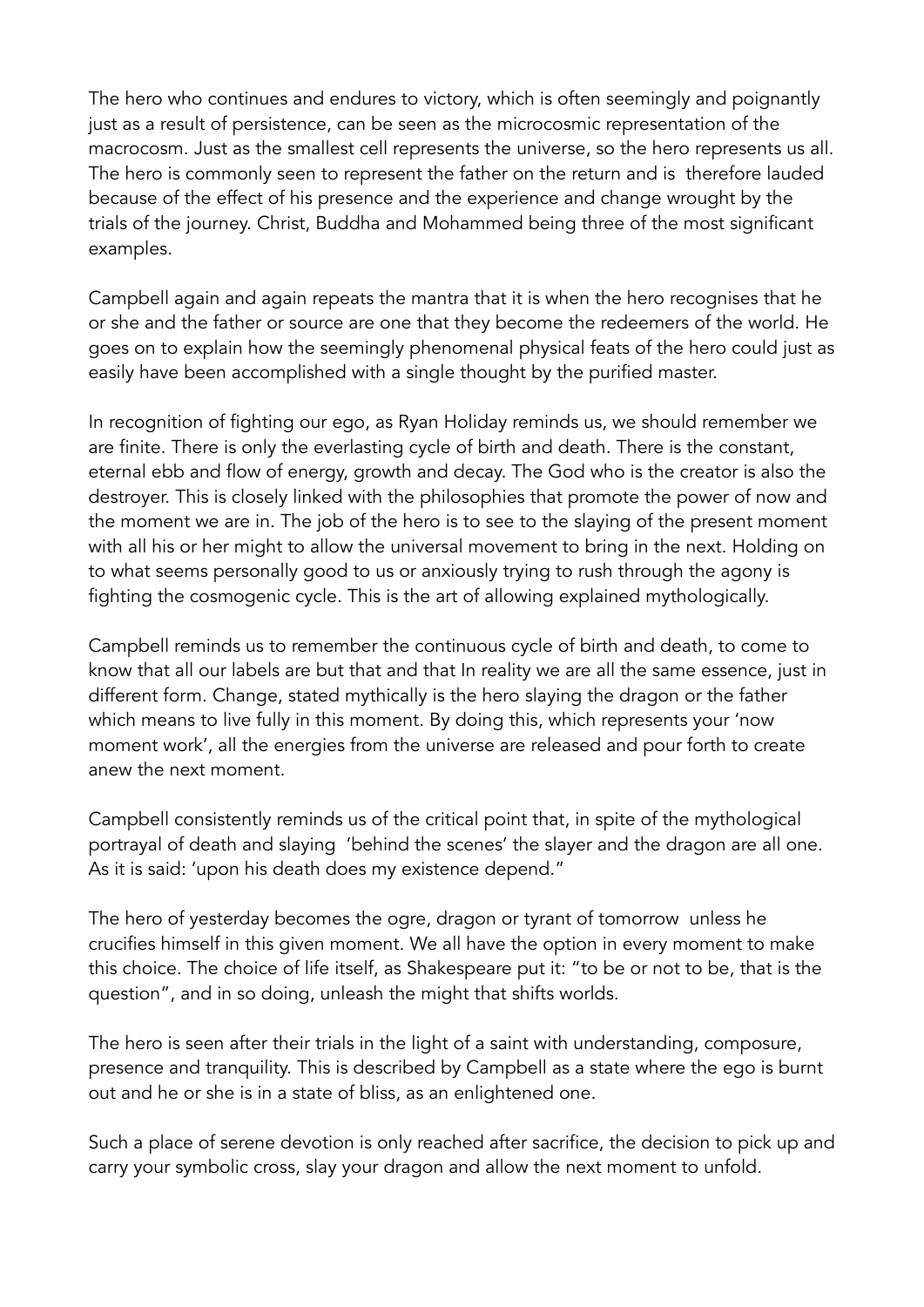In death and departure the whole sense of the hero is epitomised. By definition the departure holds no fear for him or her, for it is nothing but a recognition that it is a reconciliation with that which he already is.

#### The Return

The story then leads on, when the apparent final frontier has been reached and the 'final' victory achieved, to the return. This is commonly to the place where it all began.This is the celebration of the return of the hero. It may be public or private. What is certain is that they are changed and see the world in a different light.

Once again Campbell provides example after example of the return being supported by supernatural powers. The return is not, as you may think, a simple formality of glory and adulation. In fact it is far from it. The mythical stories tell of a common crisis at the meeting of the two worlds as if there never shall be a clear passage between the two. The common thread is of a supremely difficult threshold crossing where the hero or heroine is either rescued from without or driven from within. The re entry of the individual to society is littered with ego, resentment and questioning. A glorious existence of ease after re entry really is a myth. In fact it is welcome home and prepare to be crucified.

There are inferences to the hero being 'rescued' from without to make a return. The message is that there is always the next challenge to be had and that the seamless juncture of the two worlds remains just a dream. It parallels with the realisation that the battling enemies are ultimately from the same source as with the two worlds. Although the mythical spiritual and physical, the inner and outer are one and the same there are battles to be won to achieve the place of understanding, which it seems to be; just a simple matter of perception. if it were only so easy.

Once the hero has achieved on his journey and been 'reborn', the challenge is to leave the bliss and re enter to do the work on the manifest plane. Stories exist of those who came back and those who did not. it appears that those who did not suffered, as you may expect. They heeded the first call to action but failed to respond to the necessary second crossing.

Next there is the return and the bringing home of the golden fleece, the wisdom or the spoils of war to offer back to the kingdom of humanity.

Back in the world he or she left before the journey, the hero continues to experience the baffling inconsistency of the attained wisdom and the challenges of the physical world. The hero's challenge now is the rendering the wisdom back into the world.

The easy way, with all the acquired strength from the trials would be to commit the unfathomable nest of vipers of the world to the devil and 'retire'. The pull to do this is significant. The monomyth provides stern warnings against such a strategy with stories of demise from following such a path. The words that strike a chord in this situation are those Jesus who said we should 'be in this world but not of it'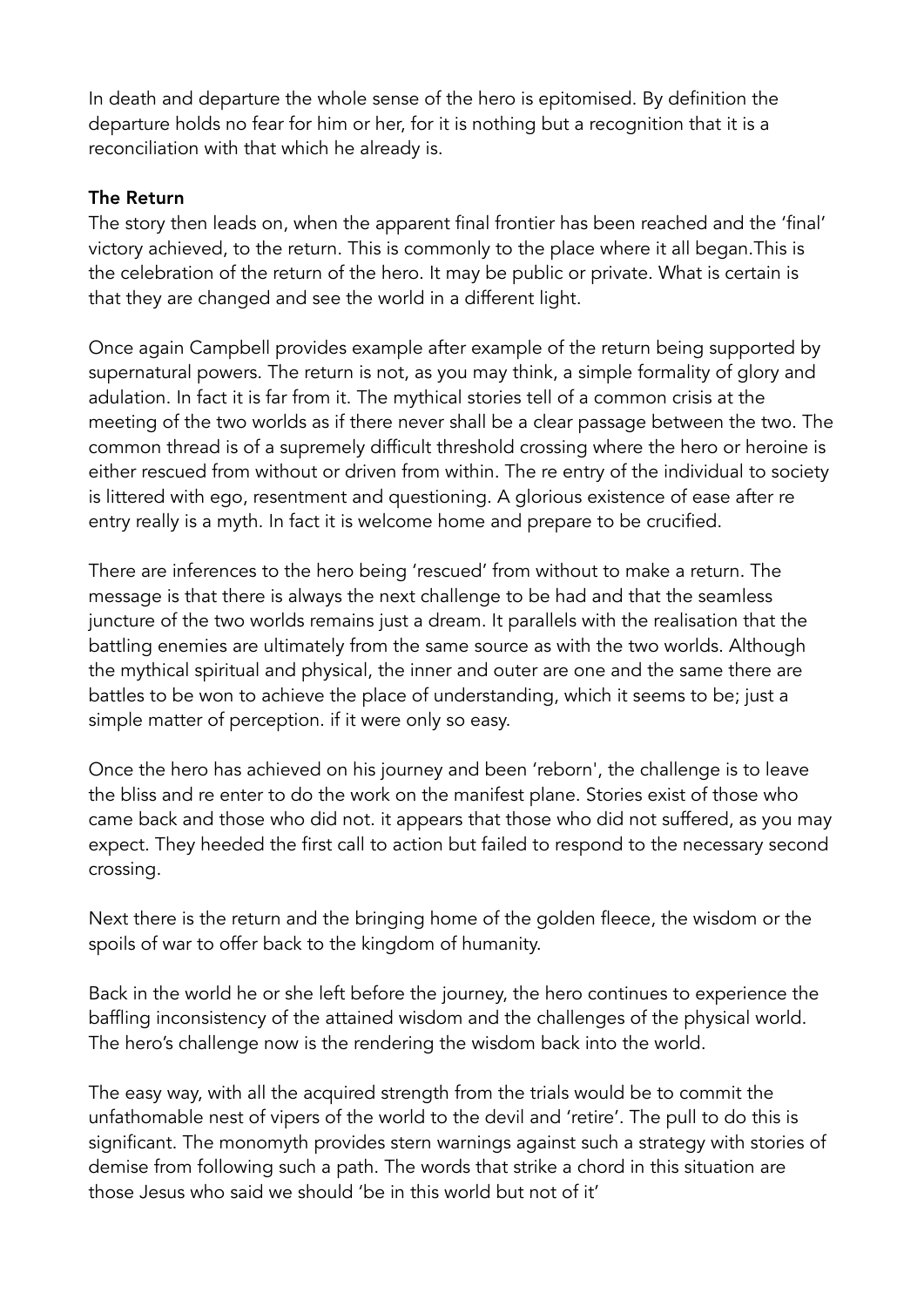As with the folly of ignoring the original call, the work of representing eternity cannot be avoided. History seems to tell again and again that the great talismanic forces will combine and synchronise to bring the inevitable to pass. It is the the hero's quest to knit together the two worlds and being master of them both. There is escape but nowhere to hide.

In this part of the book the author talks about this mastery of the two worlds. He highlights the enlightened ones at the end of the journey in terms of their major characteristic of having liquidated personal fate for complete self abnegation for the master. This point of euthymic state is what the journey achieves.

#### The Religions

If there is a place of spiritual and psychological aspiration, an understanding of the nature of life, the religions and philosophies and how they act out their beliefs in their societies would form a valuable part of it.

The symbolic cross is discussed by Campbell and he writes of it being a significantly more democratic symbol than any national flag. It is older, simpler, more recognisable and elicits emotionally things that no flag does. Within it lies years of story that people feel they know.

The Buddhist karma or life wish is balanced with mara or death. Emptiness and form become one. In Hinduism one beholds himself in all things, freed from life. In such a state gift waves emanate from the one set free giving them the presence often used to describe enlightened beings. Sages with craggy bodies who know they are the everlasting.

Divine pictures represent the great mother as time, associated with the darkness of the womb in which we are conceived. When we pass from her we go into the light, the father's hands. We come from him and return to him. Ultimately it is all one and the differences are just those of form. This is enlightenment. The shattering of the illusion of opposites. Death as we know it just being a stage in the process, a change in form, a transition. This is the great circle of life.

This may bring us to the point where many leave in disgust as the text brings us to the point of realisation that a man who stands up and says: "I am God," is telling no lie. It echoes The Christ whom, about it is written, spoke along the lines of us doing things much greater than he. In effect realising our own power. That if all is one, everything is from source then we must be a part of it. Therefore, we are God.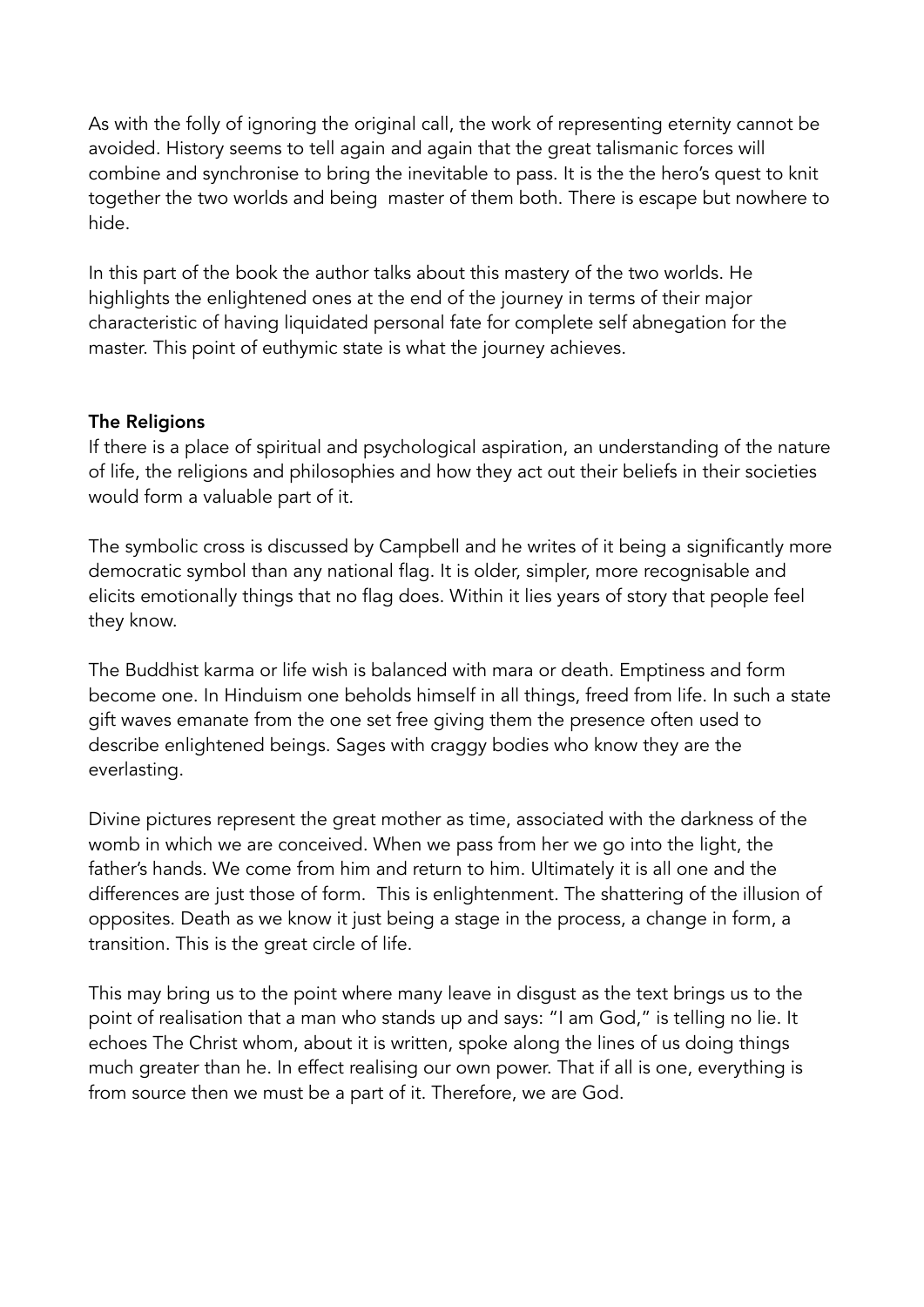The cultural tea ceremonies of Japan are described by Campbell as representative of a special place, a vacuum of simplicity, an earthly paradise for contemplation. Alongside this is the sermon of the inanimate in Buddhism representative of the aliveness of the plants, rocks, fire and water. Such processes and places are among the many facets of human life that exists to bring these ideas to life, to help us somehow get closer and understand it.

Campbell makes a poignant and insightful analysis with a commentary on psycho analysis and religion. Both, he says are tools to cure from excessive delusion. The former converts back to the normal delusions of life whereas the latter has the potency to cure from these 'normal delusions to the peace of nirvana. '

It is the common way of religions where the individual, through prolonged psychological disciplines, gives up all attachment, no longer resists self annihilation, the pre requisites of re birth and so is ripe for the great at-one-moment. Personal ambitions dissolved, they willingly submit to their fate and are happy to become an anonymity. The law lives within them with unreserved consent. Thus lives the man of supreme bliss, in perfect and imperishable knowing. Calm graceful, sacrificial and unperturbed..

"Whoever shall lose his life for me shall find it'".

In his discussion of religion Campbell talks about the enormous influence of symbolism, which is deeply woven through mythological history. Symbols, he reminds us are exactly that. They are only vehicles of communication and should be kept in perspective with the appropriate translucency, so one can see the very light it represents through it.

"Yet beyond the threshold of the cross - for the cross is a way not an end- is beatitude in God. He has placed his seal upon me that I may prefer no love to Him……..With his own ring my Lord Jesus Christ has wed me, and crowned me as His bride."

The goal of the myth along with that of religions could be considered to to give the freedom to live better lives the by reconciliation of the individual consciousness with the universal will. The monomyth and the hero's journey represent this reconciliation time and again.

The same plays out in fairy tales. In Grimm's words all is well once the heroic prince kisses the princess and brings her back to life or the princess recognises that the frog is not just a frog.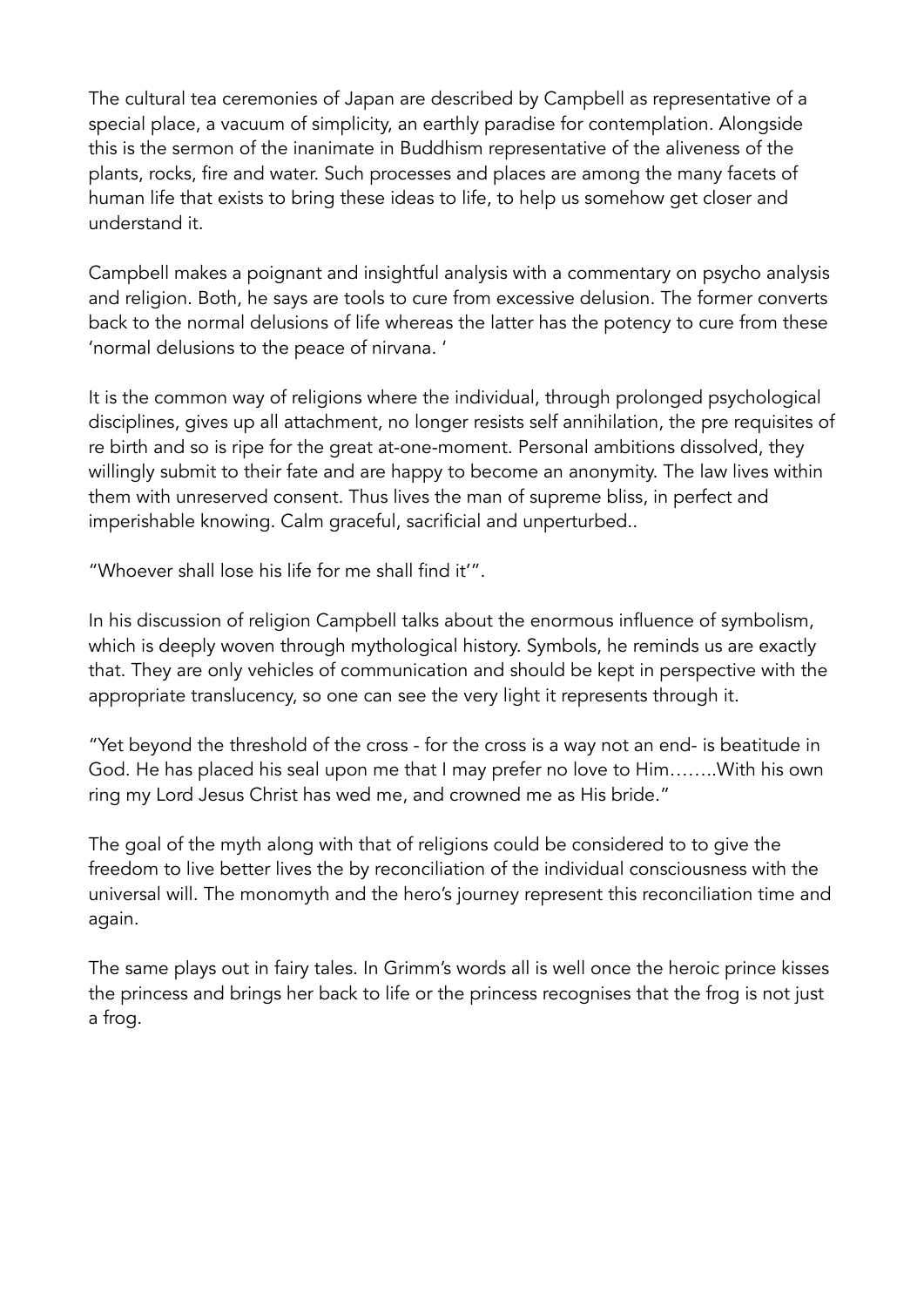#### The Work

So what of the hero today in this modern world where the chains of the myth have been broken for all time by understanding and science? one view is that the role today still demands the bringing of light in the form of spiritual meaning to the secular grind, to marry the modern contemporary with eternity and understanding. It demands the listener who acts in the community, that is now the planet not the village to walk quietly yet strongly focussed on the path.

"And now I take my leave of you, all the constituents of being are transitory; work out your salvation with diligence."

In Dissolutions Campbell beautifully describes again the dissolution of the self or the ego in the quest of realisation that we are all one. As we do so we come to enjoy this brief existence for such a short time and then to be carried away to that place that awaits us all.

Dante's 'Inferno' is a story of the stages of hell with ties to the flesh and ego and the alternative paradise of spiritual being.

In The Book of The Dead are described the same heroic journeys of the lone voyager making his or her way to the throne of The Almighty.

All the mysteries of mythdom exist in the dichotomy that really only God knows but as all is one and therefore, I am God, then I also know. The journey seems to be one of self discovery until we realise who we are and recognise those subtle feelings and hear the still small voice.

Mythology has been seen as fumbling, disjointed and non sensical but it is as able to explain our world, with the added benefit of its beauty and power to inspire and enthral.

Designations of age, sex and race are just labels, describing efficiently the 'accidents' of geographical place of birth and biology. Looking inward at our core through meditative and experiential practice we may begin to comprehend who we really are. This can often take us to to an understanding that we are something other than our skin and our job. This can be a dangerous stage of personal evolution, one of aloofness and haughtiness. We can see our beauty and discontinue the search. We believe in our own strength. The continued fruitful search though, leads on to the knowing that all the world, it's peoples, animals, plants and the astounding circle of life are of the same essence. Here, selfishness no longer exists as the individual sees the whole universe within him and himself within it.